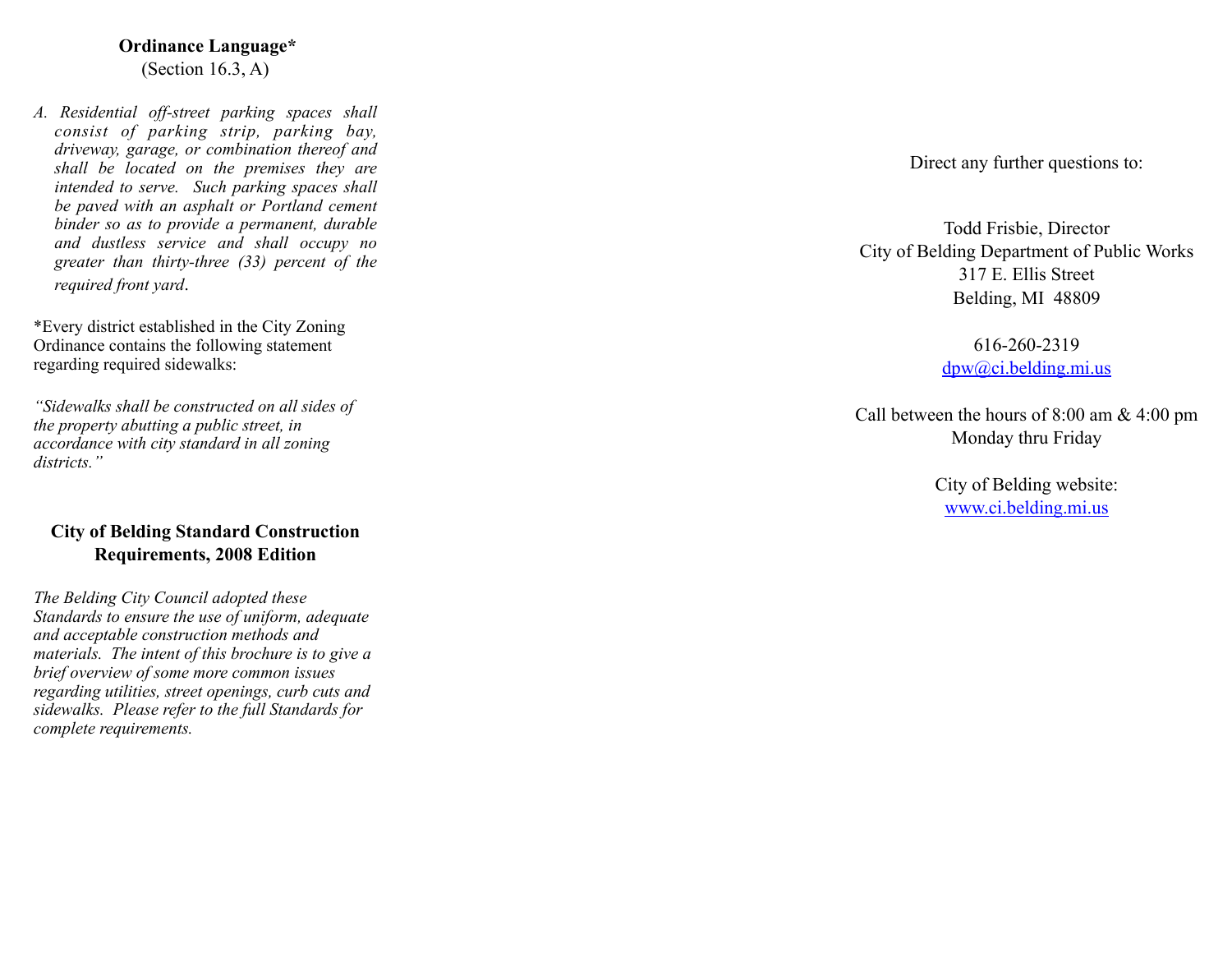### **General Specifications**

- ✓ All properties are required to have paved sidewalk, 5 feet in width, adjacent to any street.
- Contraction joints must be a maximum of 5 feet apart.
- ✓ Expansion joints:
	- $\frac{3}{4}$  inch must be used at the street.
	- $\frac{1}{2}$  inch must be used at the sidewalk.
	- Expansion joints must be placed when connecting to existing concrete as well as every 50 feet.
- The mixture must be certified:
	- Limestone aggregate
	- Slump: 3 inches
	- Entrained Air: 4 to 7 percent
	- Strength: 3500 psi in 28 days
	- $-$  5  $\frac{1}{2}$  SAC minimum
- $\sqrt{ }$  The sub base must be compacted to 95% maximum density.
- $\checkmark$  All edges & joints must be rounded to  $\frac{1}{2}$  inch.
- ✓ The surface shall be slightly broomed transversely.
- $\sqrt{\ }$  The sidewalk must slope  $\frac{1}{4}$  inch per foot toward the street, unless otherwise directed.
- $\checkmark$  The sidewalk must pass through the driveway as shown in the graphic below.
- ✓ Pouring of concrete shall not take place in temperatures of less than  $40^{\circ}$  Fahrenheit.



#### **Procedures**

- $\sqrt{\frac{\text{Call}}{\text{Miss Dis}}}$  Call Miss Dig at 800-482-7171, 3 working days prior to starting.
- ✓ Call Ernie Thomas (at the number on the back of this brochure) for inspection, 2 days prior to pouring.
- ✓ Cleanup of the area, removal of all castoff materials and backfill of concrete edges must be done prior to final inspection.
- ✓ Before approval of final inspection will be given, all area in the right-of-way (between the sidewalk and street) must be restored with topsoil.
- $\sqrt{\ }$  Haul away all concrete and blacktop waste DO NOT PLACE AT CURBSIDE.
- ✓ Owner is responsible for supplying barricades, and the arranging of the barricades, if needed.
- ✓ You have 7 days from the time of removal until replacement must take place.

### **Residential Specifications**

- ✓ Residential driveways are required to be hard surfaced. Although driveways may be asphalted, drive approaches must be concrete, except where concrete curb and gutter or bituminous valley gutter does not exist and sidewalk does not exist, and must meet all required specifications
- $\checkmark$  Concrete drive approaches must be a minimum of 6 inches in depth.
- $\checkmark$  Sidewalk must be 4 inches deep, except where the walk passes through the drive approach; there it must be 6 inches in depth.

## **Commercial Specifications**

- ✓ Commercial drives and parking lots are required to be hard surfaced. Although driveways and parking lots may be asphalted, drive approaches must be concrete, except where concrete curb and gutter or bituminous valley gutter does not exist and sidewalk does not exist, and must meet all required specifications.
- Concrete drive approaches must be a minimum of 8 inches in depth, including sidewalk that passes through the approach.

# **City Utility Information**

- ✓ When installing new water/sewer lines, you are not allowed to tunnel under the sidewalk, curb, or street.
- ✓ The sidewalk and the curb must be replaced per City specifications.
- ✓ Before any trenching is done, you must contact Ernie Thomas (at the number on the back of this brochure.
- $\triangleleft$  A minimum of 2 working days is required before actual work begins. You are required to have an inspection by the DPW Director or other designated personnel before digging and before backfilling.
- $\triangleleft$  All required deposits will be refunded 6 months after the work has been completed.
- $\checkmark$  You must use a minimum of 1" copper with flair connections from the water main to the curb stop. Sewer saddles are required.
- $\checkmark$  The cost breakdown (including deposits) is:

| Water Meter<br><b>Sizes</b> | Water Tap<br>On Fee        | <b>Sewer Tap</b><br>On Fee |
|-----------------------------|----------------------------|----------------------------|
| $5/8" - 3/4"$               | \$700                      | \$700                      |
| 1"                          | \$700                      | \$700                      |
| $1 - 1/4$ "                 | \$1,250                    | \$1,250                    |
| $1 - 1/2$ "                 | \$1,500                    | \$1,500                    |
| 2"                          | \$2,000                    | \$2,000                    |
| 3"                          | \$3,000                    | \$3,000                    |
| 4"                          | \$4,000                    | \$4,000                    |
| $6$ "                       | \$6,000                    | \$6,000                    |
| 8"                          | \$8,000                    | \$8,000                    |
| $10^{2}$                    | \$10,000                   | \$10,000                   |
| <b>Unmetered Users</b>      | 125% times the fee charged |                            |

| UHMEtereu Users<br>Fee:                         |                                                      | $120/0$ three the red charged<br>the meter user of 2,600<br>cubic feet per quarter. |
|-------------------------------------------------|------------------------------------------------------|-------------------------------------------------------------------------------------|
| <b>Outside City</b><br><b>Limits Users Fee:</b> | 150% times the fee for<br>metered usage per quarter. |                                                                                     |
| Res./Com. Turn On Fee:                          |                                                      | \$15                                                                                |